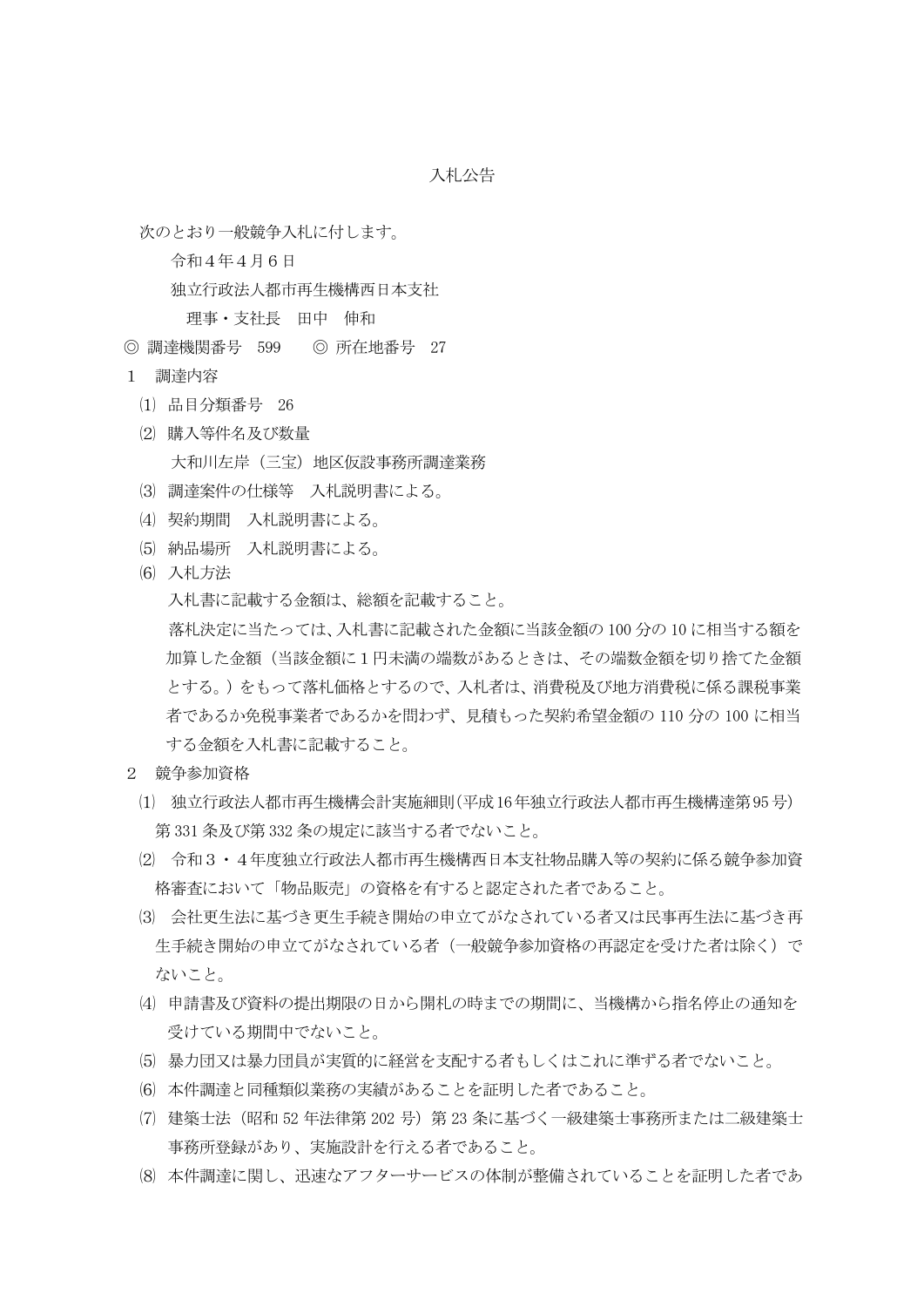ること。

- 3 入札手続き等
	- (1)入札説明書の交付期間・方法
		- 交付期間 令和4年4月6日(水)から令和4年6月 22 日(水)まで
		- 交付方法 当機構西日本支社ホームページからダウンロードすること。
	- (2)申請書及び資料の提出期限、場所及び方法
		- 提出方法 あらかじめ日時を連絡の上、内容を説明出来る者が持参するものとし、郵送また は電送は受け付けない。なお、提出物について説明を求められたときは、これに 応じなければならない。
		- 提出期限 令和4年4月6日(水)から令和4年4月 19 日(火)まで(土曜日、日曜日及び 祝日を除く、午前 10 時から午後5時まで)
		- 提出場所 独立行政法人都市再生機構西日本支社 都市再生業務部 堺都市再生事務所 工事課 電話 072-282-7722
	- ⑶入札書の提出期限、場所および方法
		- 提出期限 令和4年6月 22 日(水)午後5時
		- 提出場所 〒536-8550 大阪府大阪市城東区森之宮1丁目6番 85 号 独立行政法人都市再生機構西日本支社 総務部契約課 電話 06-6969-9025
		- 提出方法 持参又は同日同時刻必着での書留郵便による郵送とする。電送によるものは受け 付けない。
	- ⑷ 開札の日時及び場所 令和4年6月 23 日(木) 午後3時

独立行政法人都市再生機構西日本支社 入札室

- 4 その他
	- ⑴ 契約手続において使用する言語及び通貨 日本語及び日本国通貨
	- ⑵ 入札保証金及び契約保証金 免除
	- ⑶ 入札者に要求される事項 この一般競争に参加を希望する者は、事前に競争参加資格の確 認に必要な証明書等書類を当機構の定める期限までに提出しなければならない。当該書類に 関し説明を求められた場合は、それに応じなければならない。なお、入札者の作成した書類 は、当機構において審査するものとし、採用し得ると判断した入札書のみを落札対象とする。
	- ⑷ 入札の無効 本公告に示した競争参加資格のない者の提出した入札書及び入札者に求めら れる義務を履行しなかった者の提出した入札書は無効とする。
	- ⑸ 契約書作成の要否 要
	- ⑹ 落札者の決定方法 独立行政法人都市再生機構会計規程第 52 条の規定に基づいて作成さ れた予定価格の制限の範囲内で最低価格をもって有効な入札を行った者を落札者とする。
	- (7) 手続きにおける交渉の有無 無
	- (8) 詳細は入札説明書による。